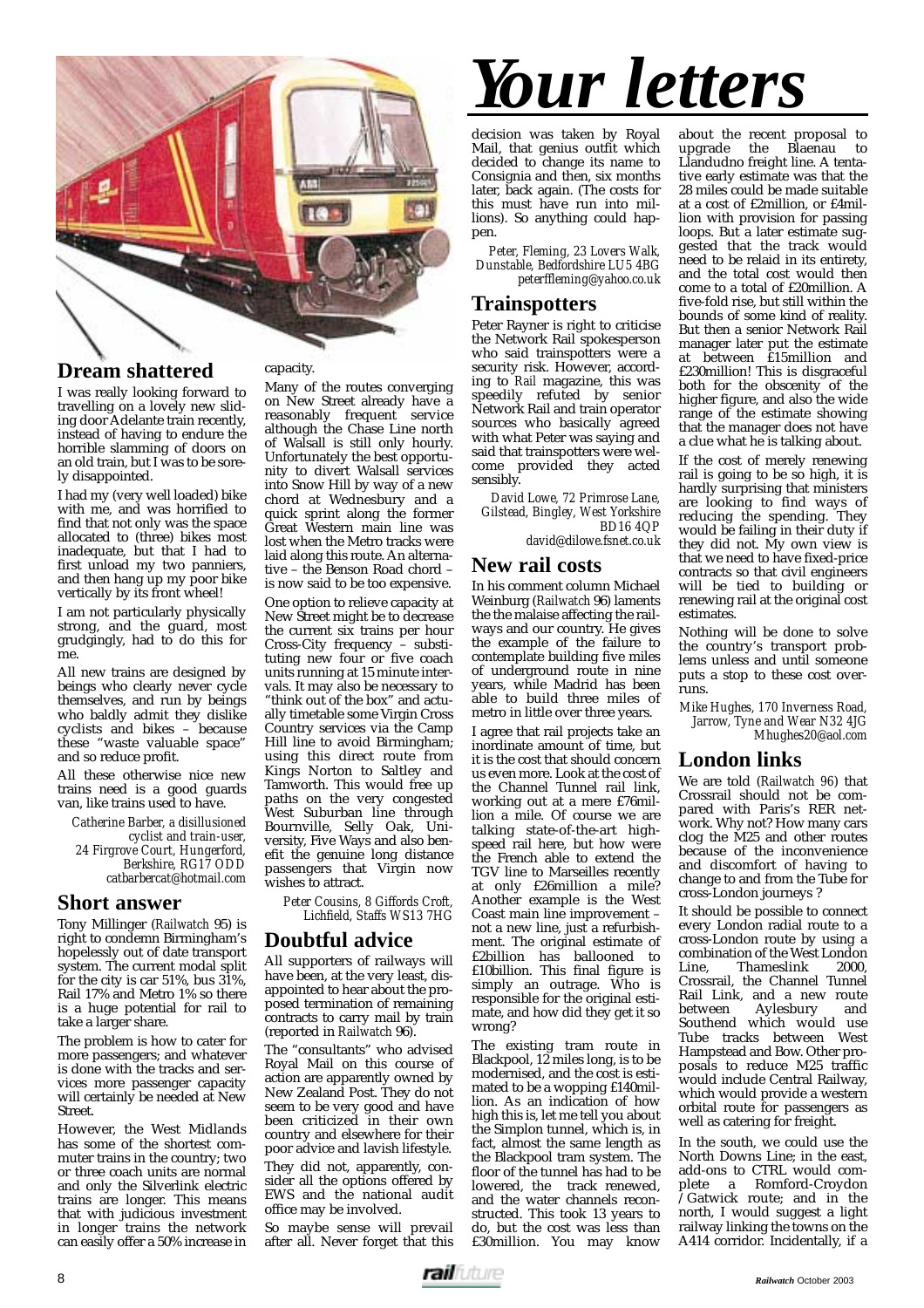

successful Olympic bid did manage to hasten urgently needed rail projects in London such as Crossrail (and I share Michael Weinberg's incredulity that this couldn't be done if we so wished), is there a danger that it might hold back equally urgently needed projects elsewhere ?

> *Simon Norton, 6 Hertford St, Cambridge CB4 3AG S.Norton@dpmms.cam.ac.uk*

#### **National railcard**

Although supporting the idea of a National Railcard, I view with alarm the idea that other railcards, including the Senior Railcard, might be merged into it.

One of the major benefits of the Senior Railcard is Virgin's policy of allowing Saver Tickets to be used on all trains, including those at peak times.

If there was no longer a separate Senior Railcard, I can't see how this arrangement could continue and I hope that you will not advocate this aspect of the scheme.

*Martin Wright, Mill House, Mill Lane, Parbold, Near Wigan WN8 7NW millhouse@waitrose.com*

#### **Website failings**

Yet again the National Rail Enquiry Service website falls flat on its face!

Trying to plan a simple weekday journey from Basingstoke to Portsmouth it can only cope with the route via Eastleigh and when the equally common route via Woking option is put in it just comes back with the gobbldegook excuse page.

When will this longstanding ongoing total shambles be sorted out?

When will I get a proper response to all the other complaints I have made about this pathetic site. I want to know when things will be sorted out.

The website may well be a "top 10 hit" website but most people go to it because they cannot get the information at closed station booking offices/travel centres.

The Basingstoke travel centre now closes at 17.00 (earlier on Saturday).

Even then it is sometimes closed because of "staff shortages".

*Robert Holliday, Parsons E & C, 4th Floor, EMC2 Tower, Great West Road, Brentford, Middlesex TW8 9AZ Robert.holliday@parsons.com*

**Station apology** 

I refer to the report in *Railwatch 97* "No trains from this station".



### **Rail bargains**

**It is possible to make some big savings by buying a Ranger or Rover ticket rather than a normal return ticket. This is probably why train operators do not publicise them very well. A Ranger is usually a day ticket and a Rover is for a period longer than one day.** 

**The Freedom of the North West Flexi Rover, pictured above, for instance can be used for any three days over a period of seven days.** 

**Price: Flexi Rover (3 in 7 days): Adult £41.00, Child £20.50, Railcard holder £27.05.**

**Seven-day Rover: Adult £51.00, Child £25.50, Railcard holder £33.65.** 

**Area: Routes to Carlisle from Barrow, Dumfries, Lockerbie and Hexham. Also area bounded by Settle-Carlisle line, Barrow, Morecambe, Blackpool (both), Southport, Shipley to Bradford, Leeds, Halifax, Oldham, Manchester, Liverpool, Warrington Bank Quay to Helsby, Chester, Shotton, West Kirby and New Brighton.** 

**Valid: After 09.00 Monday to Friday. By any train Saturdays, Sundays and bank holidays.** 

**There are also Rover or Ranger tickets covering North and Mid Wales, the Lakes and Furness area, and Coast and Peaks.**

**Family tickets are available for one or two adults with up to four children.** 

**More details on the Mid Cheshire Rail Users Association website at www.mcrua.org.uk/RangerAndRover.htm**

The lack of poster information at London Fields station concerning engineering work for 17 May was totally unacceptable. Posters had been produced and should have been distributed to all stations affected. At this late stage it is virtually impossible to establish what went wrong, but I would like to apologise to all passengers who were so inconvenienced.

Since May we have installed a poster board specifically for engineering work and I have tightened up the procedures for poster display. This board is in the subway entrance to the station on the right. We also have Customer Help Points on the platforms, giving passengers direct contact with our Control Centre. Incidentally, these were

at the station in May. Customer information on Wagn is a priority and at London Fields station this is very much improved since your report.

*Gary Finlayson, Retail Manager Wagn - West Anglia, Hertford House, Cranwood Street, London EC1V 9QS*

#### **Take responsibility**

I note that, following the<br>Hatfield rail crash, senior crash, senior employees of Railtrack and Balfour Beatty are to be prosecuted for corporate manslaughter.

I also note that on 9 July the Transport Secretary announced a massive increase in spending on roads which will inevitably cause more deaths through road accidents and respiratory ill-

Letters should be sent to: The Editor, *Railwatch*, 4 Christchurch Square, London E9 7HU email: editor@railwatch.org.uk ness. Several commentators<br>have suggested that the suggested that the Government has adopted this policy to avoid upsetting the motorist majority among the electorate, in spite of the safety consequences.

In view of the similarities can we expect Alistair Darling and the Prime Minister to be similarly prosecuted for the effects of their policy?

*Stuart George, 67 Madeira Road, Ventnor, Isle of Wight, PO38 1QZ s@donkeybank.fsnet.co.uk*

#### **Lazy drivers**

A *Railwatch* 96 article asked why more people did not travel by rail and concluded that rail fares are too expensive.

Another reason is that car drivers are too lazy.

But cost is a factor. The Government should stop giving support to motorists but put up petrol tax to pay for more public transport. We need more new stations, like Chandlers Ford.

*David Giles, Flat One, 36 Winn Road, Southampton, Hants SO17 1EQ*

#### **Green way**

The Environmental Transport Association has a new scheme to encourage more membership.

For those who don't know, ETA does a breakdown service just like the AA or RAC, but unlike the AA/RAC your money is not going towards lobbying for more roads but rather goes towards campaigning for more environmental transport.

ETA is very supportive of Railfuture and had an article in their recent magazine about the National Railcard.

The scheme runs as follows: If a member recommends someone, that person gets 50% off ETA membership (£46 for roadside assistance). In return, the member who suggested the name gets a £10 credit (ie not cash) on their ETA account.

So if you want affordable breakdown cover which doesn't support the road lobby, you are welcome to email me with your address and the date your breakdown service is renewed. I will then submit this to ETA, and they will send you out a pack. If you join quoting the reference number you are given, then you can join at the reduced level.

For more info on ETA goto www.eta.org.uk

*Malcolm Smith, 30 South Bank Lodge, Surbiton, Surrey KT6 6DA malcolmsmith@talk21.com*